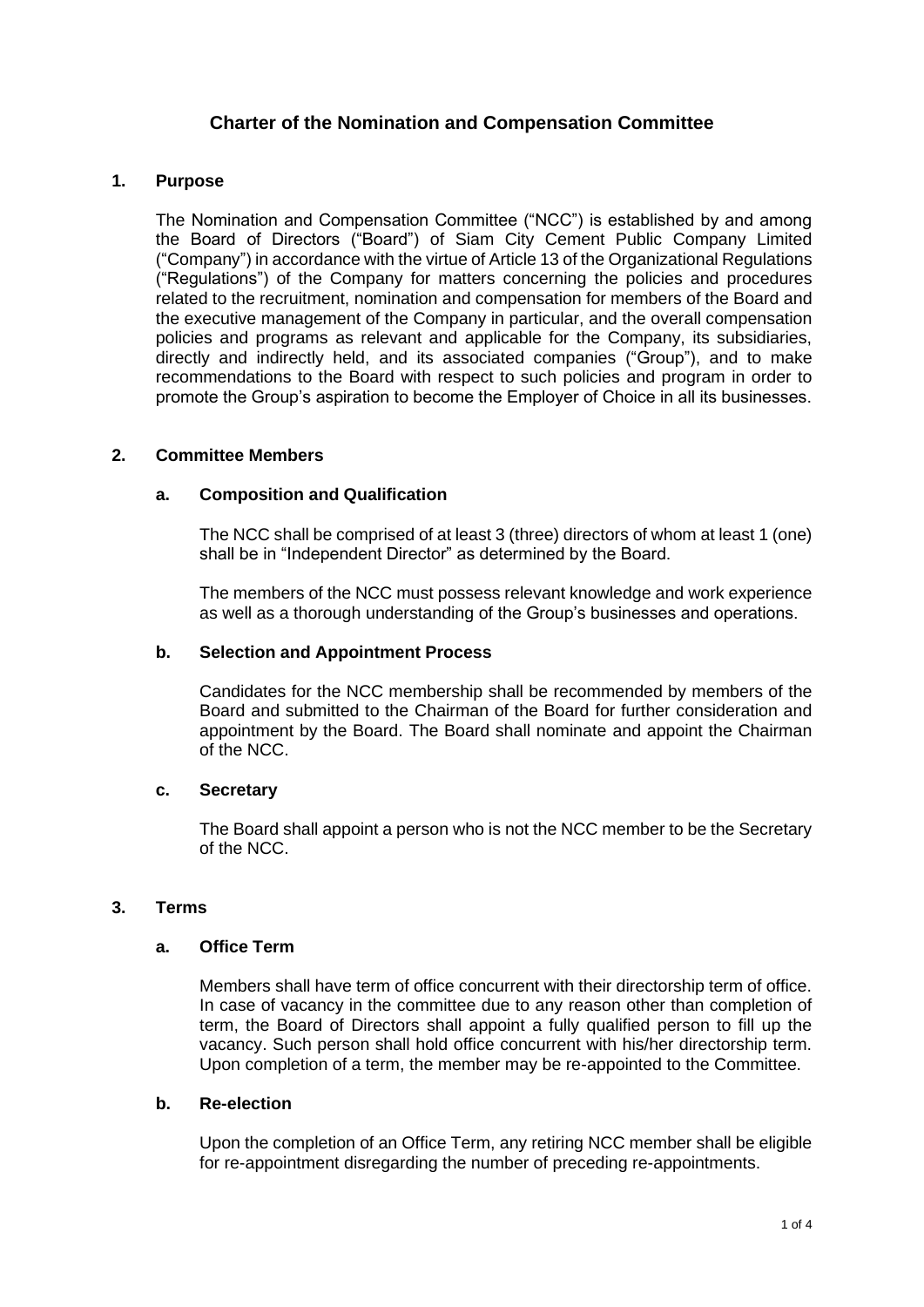# **c. Resignation during Office Term**

If any member of the NCC vacates the office prior to the expiry of his/her Office Term, that individual must provide at least one-month advance notice of his/her intention to resign. This notice must be made in writing, must state the reasons for resignation, and must be served to the Chairman of the Board.

# **4. Responsibilities and Duties**

The NCC has the following responsibilities and duties:

### **a. Nomination, Composition & Structure**

- i) To annually review the composition of the Board including the structures of all subsidiaries' and/or associate's Boards and Board Committees applicable throughout the Group and submit for the Board's consideration.
- ii) To consider, appraise/evaluate and recommend selection for the Board membership, candidates for nomination and/or re-appointment as forwarded by shareholder(s), Board member(s) and/or executives for the Board's review and recommendation before passing on to the final shareholders' selection at the AGM or at least 30 (thirty) days prior to the upcoming Board's meeting in case of the interim vacancy for the replacement by the Board's decision.
- iii) To identify, assess and recommend potential candidates for key positions to the Board of Directors for approval;
	- Group Chief Executive Officer
	- Directors of Subsidiary Companies
	- Company Representatives on the Board of Associated Companies
- iv) To review the Group Chief Executive Officer's ("Group CEO") proposals of potential candidates for the Group Executive Committee of the Company ("Group EXCO"),the Chief Executive Officer and TML's/EXCO members of each Group Company, and to independently assess these candidates with regard to their respective expertise, skills, experience, performance as well as personal and professional qualifications. Suitable candidates shall be recommended by the Committee to the Board for approval.
- v) To carry out such other duties as may be delegated to it by the Board.

# **b. Management Development and Succession Planning**

- i) To ensure that transparent and comprehensive Performance Appraisal Frameworks and Processes are in place for all Top Management Level ("TML") job holders and candidates for such positions.
- ii) To oversee the talent pipeline, the development process and the individual developmental plans for all TML job holders and candidates for such positions.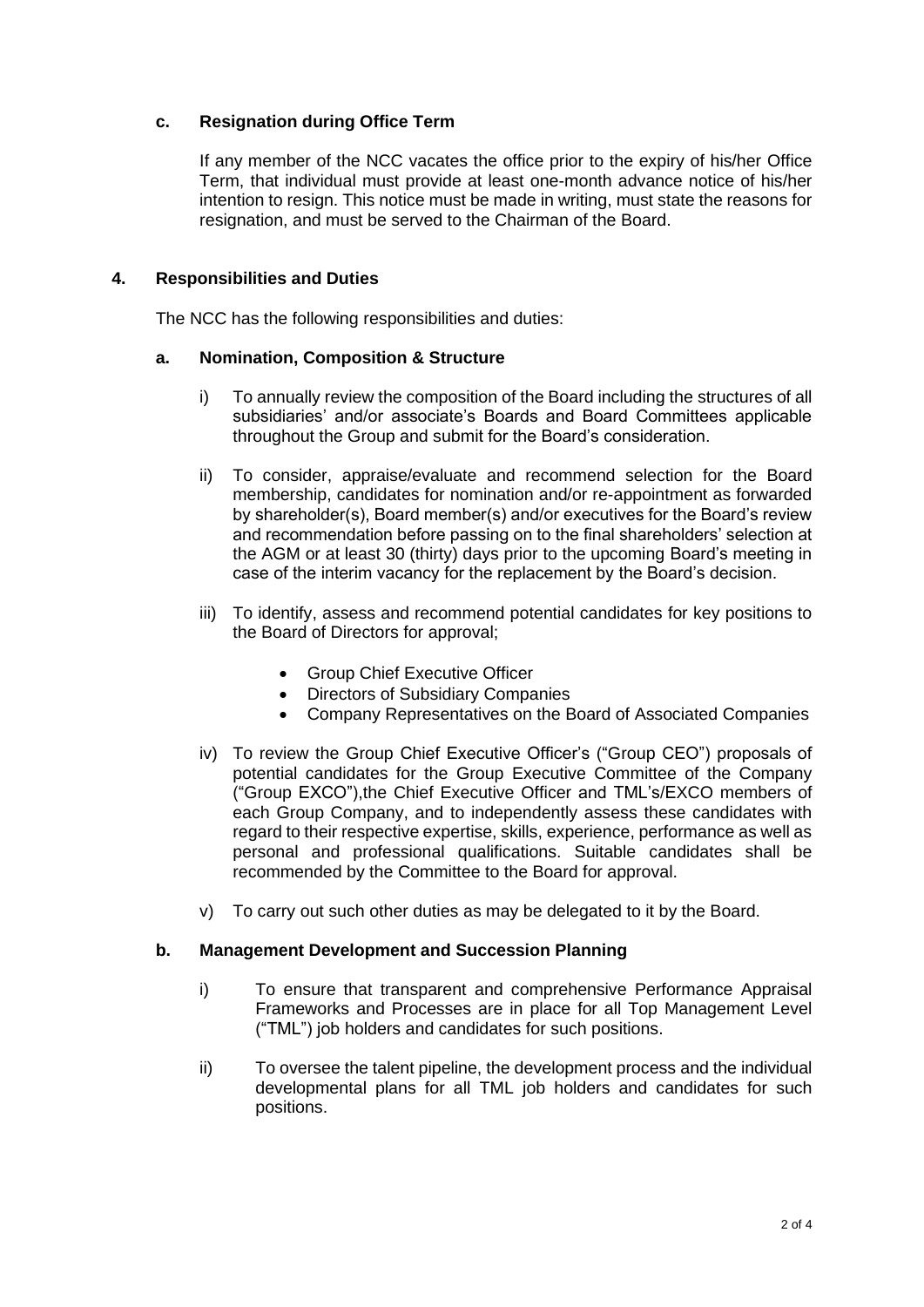- iii) To ensure that pools of young talents are in place for each function with structured career paths into respective succession pools originating from group-wide workforce planning.
- iv) To half-yearly review with the Group CEO the succession plans for all TML positions as well as the functional talent pools.
- v) To annually review the succession plans for the Board and its committee members.
- vi) To annually review the succession plans for Board members of Subsidiaries Companies and the Company's representatives on Boards of associated companies.
- vii) To carry out such other duties as may be delegated to it by the Board.

### **c. Remuneration**

- i) To provide that the compensation policies and programs throughout the Group are designed to enable the Group and its individual companies to recruit, retain and align all employees to its overall aspiration and commitments of the Group, and at the same time creating a pay-forperformance linkage.
- ii) To approve and propose to the Board the compensation of each member of the Board, its Committees and Chairman thereof.
- iii) To approve the performance and compensation of the Group CEO, the Group EXCO members and CEOs of each Group Company, as well as bonus and merit increase for SCCC and subsidiaries in Thailand.
- v) To review the annual compensation and salary increase budget as well as annual bonus scheme for subsidiaries outside Thailand as submitted by the Secretary of the NCC.
- vi) To carry out such other duties as may be delegated to it by the Board

### **5. Access to Information and External Advice**

#### **a. Access to Information**

The NCC shall have appropriate access to the information of the Group with support from the Management in order to ensure the NCC obtains information and inputs sufficient and relevant for the NCC to fulfill its responsibilities and duties.

# **b. Appointment of External Expert(s)**

The NCC may require the Company to engage any external expert(s) in order to support its activities, reviews in order to discharge its responsibilities and duties.